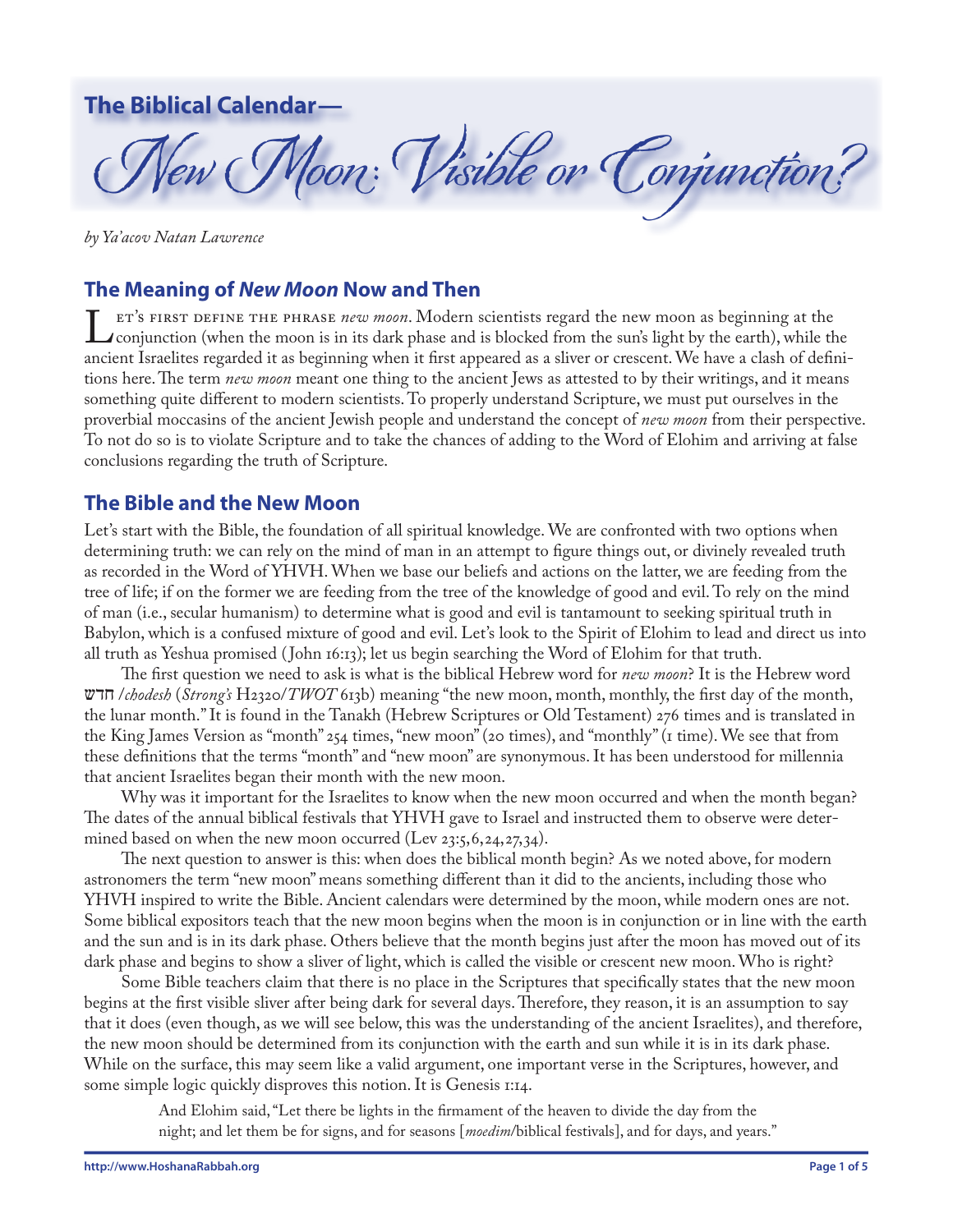In this verse we see that the sun and the moon are "signs" for seasons, days and years. The word "sign" is the Hebrew word *owt*/ **X**IIX (*Strong's* H226; *TWOT* 41a) meaning "sign, signal, mark, token, emblem, signboard, standard." In the Tanakh, *owt* describes such *visible* (not invisible) *signs* as Noah's rainbow (Gen 9:12–13,17), Cain's mark (Gen 4:15), circumcision (Gen 17:11), and the Sabbath (Exod 31:13,17; Ezek 20:12). In addition, *owt* is used some 80 times in the Tanakh to refer to *miraculous signs*. These include the plagues of Egypt (Exod 7:3; Deut 4:34, etc.), the sign of the virgin birth of the Messiah (Isa 7:11,14); YHVH *miraculous signs* to Gideon ( Judg 6:17) and King Hezekiah (2Kgs 20:9; Isa 38:7). In addition, Aaron's rod that budded was a *sign* or *token* (Num 17:25). Many more examples could be given.

What do all these examples of how the Bible uses the Hebrew word *owt* have in common? They were all *a visible sign that one could see*. This is the definition of the word *owt* and how it is used in the Hebrew Scriptures. Simply stated, the visible sliver of the new moon fits the definition of *owt* as used in Genesis 1:14, while the astronomical conjunction (when the moon is in its dark phase and is invisible to the eye because the earth is between the moon and the sun) does not. Psalm 104:19 is definitive biblical proof that the moon's purpose is to determine the biblical feasts when it says YHVH "appointed the moon for seasons [Heb. *moedim*, which means 'appointed times' or 'biblical holidays']." *The moon cannot be a visible sign to determine seasons or biblical festivals if it is hidden or dark.*

The fact that ancient Israelites determined the new moon based on the sighting with the naked eye of the moon's sliver has been substantiated repeatedly by historians and religious scholars over the past 2000 years.

## **What Leading Scholars Say About the New Moon**

In our research in examining secular records from over the past two thousand years, we found that the world's leading scholars *unanimously* agree that the ancient Israelites determined the beginning of their new month (*rosh chodesh*) based on sighting the first crescent, sliver or sickle of the new moon. We could find no sources that indicated that the ancients relied on the astronomical conjunction for determining *rosh chodesh.* Here is what we found.

### **Modern Sources**

- U [T]he new moon began **when the thin crescent of the new moon was first visible** at sunset. (*Theological Wordbook of the Old Testament*, vol 1, p. 266, emphasis added)
- U The ancient Greeks recognized **the visible new moon** as the beginning of the month when they celebrated the "sickle of the new moon" with offerings and meals. This was also the case with the ancient Babylonians who worshipped the new moon as the goddess Isis, and had her wearing a horns, which resembled the new moon." (*TDNT,* vol. 4, p. 639, emphasis added.)
- U The new moon festival maintained its importance in the Jewish cultus up to NT times. The time was not set by astronomical calculations but **by observation**….[ Jewish law] demanded that…as many witnesses as possible should report **the appearance of the sickle** to the appropriate authorities." (*TDNT,* vol. 4, p. 640, emphasis added.)
- U When the Temple stood, this was a festival proclaimed by the Sanhedrin in Jerusalem after witnesses testified to **observing the new moon**. (*Dictionary of Judaism in the Biblical Period*, p. 454, by Jacob Neusner, Hendrickson, 2002, emphasis added.)
- U [T]he ancient Jewish calendar depended not on mathematical calculations and arrangements, but was set from month to month according to **the physical appearance of the new moon**. Witnesses who had **seen the first sign of the crescent** on the horizon after sunset were expected to report the fact to the authorities, who thereupon published throughout the country the fact that the new month had begun. (*The Pharisees*, by Louis Finkelstein, p. 601, Jewish Publication Society, 1938, Philadelphia, emphasis added.)
- U **Until Hillel II instituted a permanent calendar based on calculations (ca. 360), the fixing of the new moon was determined by observation and the evidence of witnesses**. During the earlier period, the practice of adding a second day to festivals … was introduced for communities lying at a distance from Palestine, because it was doubtful on precisely which of the two days the new moon occurred." (*Encyclopedia of the Jewish Religion*, p. 78; Massada-P.E.C. Press Ltd, 1965, emphasis added.)
- U **The Hillel II calendar was based on fixed calculations, not on the visible new moon sighting** as the Jews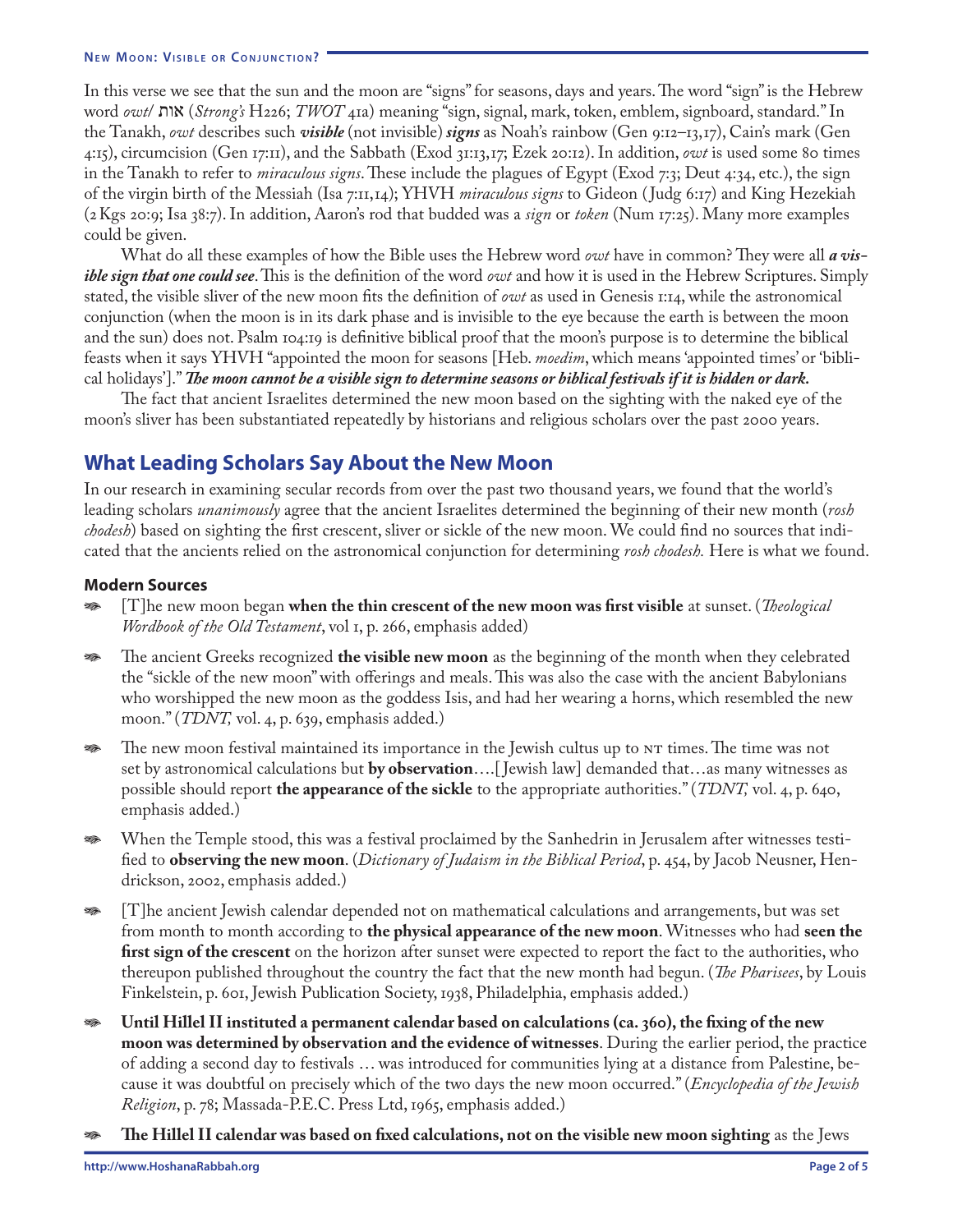had previously done when determining the beginning of months. (*Dictionary of Judaism in the Biblical Period*, by Jacob Neusner, p. 454, emphasis added.)

- In old Israel the new moon—the day after **the crescent was first sighted in the sky**—was celebrated by sacrifices and feasting…" (*Judaism*, by George Foot Moore, professor of the history of religion, Harvard, vol 2, p. 22, emphasis added).
- U **[T]he ancient Jewish calendar depended not on mathematical calculations and arrangements, but was set from month to month according the physical appearance of the new moon**. **Witnesses who had seen the first sign of the crescent on the horizon after sunset were expected to report the fact to the authorities**, who thereupon published throughout the country the fact that a new month had begun. The year consisted of 12 months whose limits were determined **by these observations**. But, since the lunar year consists of only 354 days, eleven less than the solar year, it was necessary from time to time to "intercalate" a thirteenth month before the Passover, to prevent its being moved back into the winter. This intercalary month was a "second Adar" and was added whenever a consideration of the sun's position in the heavens, the state of the crops, or the newborn lambs, made it appear necessary." (*The Pharisees*, pp. 601–602, by Louis Finkelstein, professor of theology at Jewish Theological Seminary of America; Jewish Publication Society of America, 1938, emphasis added.)
- **EXECUTE:** "The phases of the moon could easily be recognized by everybody. The new moon indicated the beginning **of the month.… Though the 'new moon' could be observed by every individual, to prevent any mistake or doubt the duty of fixing the new month was assigned to a rabbinical council in Jerusalem**. Their decision was subject to the testimony of two reliable witnesses. As soon as their reports have been received and checked by astronomical calculation, an official message was sent out by chains of fire signals" (*The Judaic Heritage*, by Rabbi Dr. R. Brasch, pp. 22,24, emphasis added).
- U "Rosh Chodesh [is the] Hebrew term meaning 'the beginning of a month' applied to the religious halfholiday observed in connection with **the appearance of the New Moon**; that is, the beginning of each new month of the Hebrew calendar." (*The New Jewish Encyclopedia*, p. 409, Behrman House Publishers, 1976, emphasis added).
- U [The Jews] at the time of Jesus Christ [did not] as yet possess any fixed calendar, but **on the basis of purely empirical observation**, on each occasion they **began a new month with the appearing of the new moon**… (*History of Jewish People in the Time of Christ*, first division, vol. 2, p. 366, by Emil Schurer; Hendrickson; 2009, emphasis added)
- "The Sanhedrin was assembled in the courtyard ("bet ya'azek") of Jerusalem on the 30th of each month from morning to evening, waiting for the reports of those appointed **to observe the new moon**; and after the examination of these reports the president of the Sanhedrin, in the presence of at least three members, called out: "The New Moon is consecrated"; whereupon the whole assembly of people twice repeated the words: "It is consecrated" (R. H. ii. 5-7; Sanh. 102). (**The Jewish Encyclopedia** (1901–1906 ed., s.vv. "New Moon," http:// www.jewishencyclopedia.com/; emphasis added)
- U *The Jewish Encyclopedia* (1901–1906 ed., s.vv. "History of the Calendar," http://www.jewishencyclopedia.com/, emphasis added):
	- "In the times of the Second Temple it appears from the Mishnah (R. H. i. 7) that the priests had a court to which witnesses came and reported. This function was afterward taken over by the civil court (see B. Zuckermann, "Materialien zur Entwicklung der Altjüdischen Zeitrechnung im Talmud, "Breslau, 1882).

The fixing of the lengths of the months and the intercalation of months was the prerogative of the Sanhedrin, at whose head there was a patriarch or **"ע"ג. The entire Sanhedrin was not called upon to act in this** matter, the decision being left to a special court of three. The Sanhedrin met on the 29th of each month to await the report of the witnesses.

• On the evening before the announcement of the intercalation the patriarch assembled certain scholars who assisted in the decision. It was then announced to the various Jewish communities by letters. To this epistle was added the reason for the intercalation. A copy of such a letter of Rabban Gamaliel is preserved in the Talmud (Sanh. xi. 2).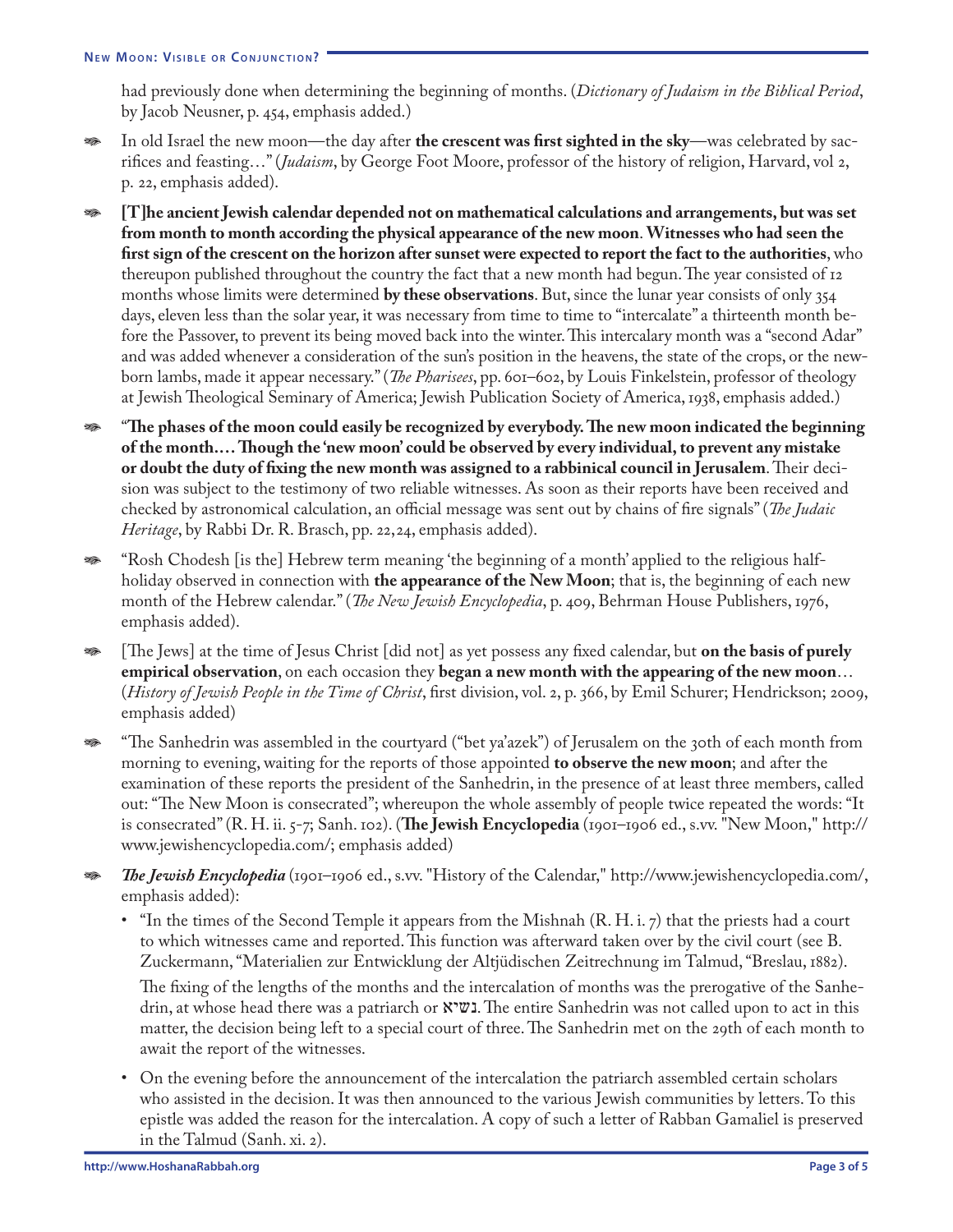The country people and the inhabitants of Babylonia were informed of the beginning of the month by fire-signals, which were readily carried from station to station in the mountain country. These signals could not be carried to the exiles in Egypt, Asia Minor, and Greece, who, being accordingly left in doubt, celebrated two days as the new moon.

Owing to the weather it was frequently impossible to **observe the new moon**. In order to remove any uncertainty with regard to the length of the year on this account, it was ordained that the year should not have less than 4 nor more than 8 full months. After the fixing of the calendar it was settled that the year should not have less than  $5$  nor more than  $7$  full months."

R. Gamaliel II. (80-116 C.E.) **used to receive the reports of the witnesses in person, and showed them representations of the moon to test their accuracy**. On one occasion he fixed the first of Tishri after the testimony of two suspected witnesses. The accuracy of the decision was disputed by Rabbi Joshua, who was thereupon commanded by the patriarch to appear before him prepared for travel on the day which was, according to his ( Joshua's) calculation, the Day of Atonement, an order with which he most reluctantly complied."

- One of the important figures in the history of the calendar was Samuel (born about 165, died about 250), surnamed "Yarinai" because of his familiarity with the moon. He was an astronomer, and it was said that he knew the courses of the heavens as well as the streets of his city (Ber. 58b). He was director of a school in Nehardea (Babylonia), and while there arranged a calendar of the feasts in order that his fellow-countrymen might be independent of Judea. He also calculated the calendar for sixty years. His calculations greatly influenced the subsequent calendar of Hillel. According to Bartolocci his tables are preserved in the Vatican. A contemporary of his, R. Adda (born 183), also left a work on the calendar. Mar Samuel reckoned the solar year at 365 days and 6 hours, and Rab Adda at 365 days, 5 hours, 55 minutes, and  $25\frac{25}{57}$  seconds.
- Under the patriarchate of Rabbi Judah III (300-330) **the testimony of the witnesses with regard to the appearance of the new moon** was received as a mere formality, the settlement of the day depending entirely on calculation. This innovation seems to have been viewed with disfavor by some members of the Sanhedrin, particularly Rabbi Jose, who wrote to both the Babylonian and the Alexandrian communities, advising them to follow the customs of their fathers and continue to celebrate two days, an advice which was followed, and is still followed, by the majority of Jews living outside of Palestine."

### **Nineteenth Century Sources**

- U **The Jews calculated the month according to the phases of the moon… beginning with the appearance of the new moon.…**[T]he Sanhedrin sat in the Hall of Polished Stones to receive testimony of credible witnesses that they had **seen the new moon**." (Edersheim, *The Temple—Its Ministry and Services*, p. 156; 1994, Hendrickson, emphasis added).
- U **The new moon was reckoned by actual personal observation, not by astronomical calculation**….So important was it deemed to have faithful witnesses, that they were even allowed, in order to reach Jerusalem in time, to travel on the Sabbath, and, if necessary, to make use of horse or mule (*Mish. Rosh ha Shana*, i. 9; iii 2). While strict rules determined who were not to be admitted as witnesses (*Mish. Rosh ha Shana*, i. 8), every encouragement was given to trustworthy persons, and the Sanhedrin provided for them a banquet in a large building specially destined for that purpose and known as the *Beth Yaazek* (*Mish. Rosh ha Shana*, ii. 5). (Edersheim, *The Temple—Its Ministry and Services*, p. 230; 1994, Hendrickson, emphasis added)

### **Second Century Sources**

In the *Mishnah*, the book containing the late second century record of Jewish legal rulings and other religious records, we find recorded that the Jews' religious leaders established rigorous protocols and rituals for determining when the new moon had been sighted. The following quotes are from the *Mishanah.*

"A father and son who saw the new moon…" (*Rosh Hash* 1:1a)

"Tobiah, the physician, saw the new moon in Jerusalem…" (*Rosh Hash* 1:7e)